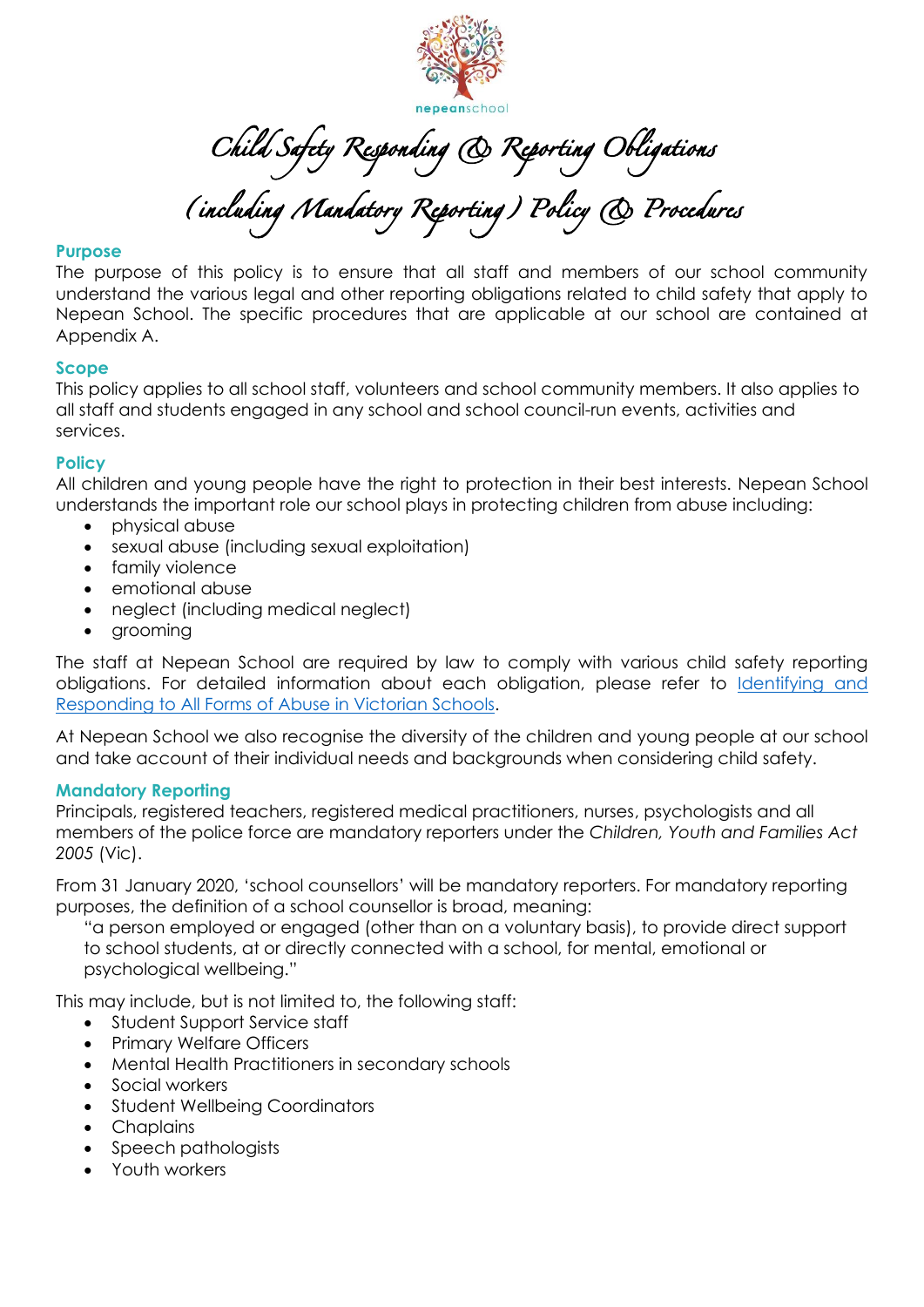All mandatory reporters must make a report to the Department of Health and Human Services (DHHS) Child Protection as soon as practicable if, during the course of carrying out their professional roles and responsibilities, they form a belief on reasonable grounds that:

- a child has suffered, or is likely to suffer, significant harm as a result of physical abuse and/ or sexual abuse, and
- the child's parents have not protected, or are unlikely to protect, the child from harm of that type

A mandatory reporter who fails to comply with this legal obligation may be committing a criminal offence. It is important for all staff at Nepean School to be aware that they are legally obliged to make a mandatory report on each occasion that they form a reasonable belief that a child is in need of protection and they must make a mandatory report even if the principal does not share their belief that a report is necessary.

At our school, all mandated school staff must undertake the *Mandatory Reporting and Other Obligations eLearning Module* annually. We also require our *therapy and education support staff* to complete this training.

For more information about Mandatory Reporting see the Department's *Policy and Advisory LIbrary*: Protecting Children — [Reporting and Other Legal Obligations.](https://www2.education.vic.gov.au/pal/protecting-children/policy)

### **Child in Need of Protection**

Any person can make a report to DHHS Child Protection (131 278 – 24 hour service) if they believe on reasonable grounds that a child is in need of protection.

The policy of the Department of Education and Training (DET) requires **all staff** who form a reasonable belief that a child is in need of protection to report their concerns to DHHS or Victoria Police, and discuss their concerns with the school leadership team.

Nepean School has the *[Four Critical Actions for Schools: Responding to Incidents, Disclosures and](https://www.education.vic.gov.au/Documents/about/programs/health/protect/FourCriticalActions_ChildAbuse.pdf)  [Suspicions of Child Abuse](https://www.education.vic.gov.au/Documents/about/programs/health/protect/FourCriticalActions_ChildAbuse.pdf)* poster displayed in all staff areas including the Teacher Hub, Therapy Hub, ES Hub; along with the Principal, Assistant Principal and Psychologist's offices.

For more information about making a report to DHHS Child Protection, see the Department's *Policy and Advisory Library*: Protecting Children — [Reporting and Other Legal Obligations](https://www2.education.vic.gov.au/pal/protecting-children/policy) and [Four Critical Actions for Schools: Responding to Incidents, Disclosures and Suspicions of Child](https://www.education.vic.gov.au/Documents/about/programs/health/protect/FourCriticalActions_ChildAbuse.pdf)  [Abuse.](https://www.education.vic.gov.au/Documents/about/programs/health/protect/FourCriticalActions_ChildAbuse.pdf)

At Nepean School we also encourage all staff to make a referral to Child FIRST when they have significant concern for a child's wellbeing. For more information about making a referral to Child FIRST see the School Policy and Advisory Guide: Child Protection – [Reporting Obligations.](https://www.education.vic.gov.au/school/principals/spag/safety/Pages/childprotectobligation.aspx)

### **Reportable Conduct**

Our school must notify the Department's Employee Conduct Branch (9637 2594) if we become aware of an allegation of 'reportable conduct'.

There is an allegation of reportable conduct where a person has formed a reasonable belief that there has been:

- a sexual offence (even prior to criminal proceedings commencing), sexual misconduct or physical violence committed against, with or in the presence of a child;
- behaviour causing significant emotional or physical harm to a child:
- significant neglect of a child; or
- misconduct involving any of the above

The Department, through the Employee Conduct Branch, has a legal obligation to inform the Commission for Children and Young People when an allegation of reportable conduct is made. Our principal must notify the Department's Employee Conduct Branch of any reportable conduct allegations involving current or former teachers, contractors, volunteers (including parents), allied health staff and school council employees.

If school staff become aware of reportable conduct by any person in the above positions, they should notify the school principal immediately. If the allegation relates to the principal, they should notify the Regional Director.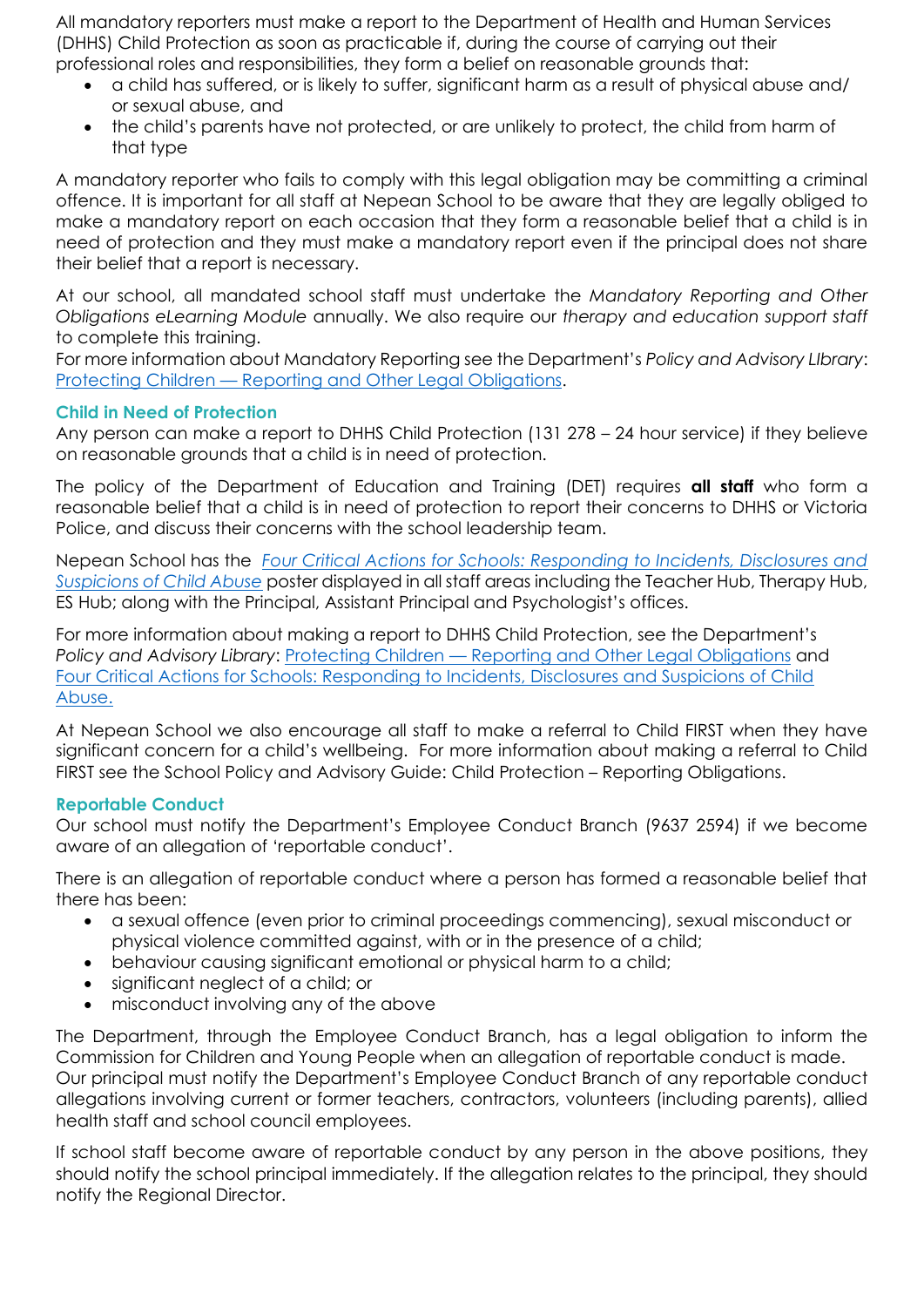For more information about Reportable Conduct see the Department's *Policy and Advisory Library*: [Reportable Conduct.](https://www2.education.vic.gov.au/pal/reportable-conduct-scheme/policy)

## **Failure to Disclose Offence**

Reporting child sexual abuse is a community-wide responsibility. All adults (ie persons aged 18 years and over), not just professionals who work with children, have a legal obligation to report to Victoria Police, as soon as practicable, where they form a 'reasonable belief' that a sexual offence has been committed by an adult against a child under the age of 16 by another person aged 18 years or over.

Failure to disclose information to Victoria Police (by calling 000 or local police station) as soon as practicable may amount to a criminal offence unless a person has a 'reasonable excuse' or exemption from doing so.

"Reasonable belief" is not the same as having proof. A 'reasonable belief' is formed if a reasonable person in the same position would have formed the belief on the same grounds.

- For example, a 'reasonable belief' might be formed when:
- a child states that they have been sexually abused
- a child states that they know someone who has been sexually abused (sometimes the child may be talking about themselves)
- someone who knows a child states that the child has been sexually abused
- professional observations of the child's behaviour or development leads a mandated professional to form a belief that the child has been sexually abused
- signs of sexual abuse leads to a belief that the child has been sexually abused.

"Reasonable excuse" is defined by law and includes:

- fear for the safety of any person including yourself or the potential victim (but not including the alleged perpetrator or an organisation)
- where the information has already been disclosed, for example, through a mandatory report to DHHS Child Protection.

For more information about this reporting obligation, see the Department's *Policy and Advisory*  Library: [Failure to disclose offence.](https://www2.education.vic.gov.au/pal/protecting-children/policy)

## **Failure to Protect Offence**

This reporting obligation applies to school staff in a position of authority. This can include principals, assistant principals and campus principals. Any staff member in a position of authority who becomes aware that an adult associated with their school (such as an employee, contractor, volunteer or visitor) poses a risk of sexual abuse to a child under the age of 16 under their care, authority or supervision, must take all reasonable steps to remove or reduce that risk.

This may include removing the adult (ie persons aged 18 years and over) from working with children pending an investigation and reporting your concerns to Victoria Police.

If a school staff member in a position of authority fails to take reasonable steps in these circumstances, this may amount to a criminal offence.

For more information about this reporting obligation, see the Department's *Policy and Advisory*  Library: [Failure to protect offence.](https://www2.education.vic.gov.au/pal/protecting-children/policy)

## **Grooming**

Grooming is a criminal offence under the *Crimes Act 1958* (Vic). This offence targets predatory conduct undertaken by an adult to prepare a child, under the age of 16, to engage in sexual activity at a later time. Grooming can include communicating and/or attempting to befriend or establish a relationship or other emotional connection with the child or their parent/carer. For more information about this offence and reporting obligations see: [Protecting Children](https://www2.education.vic.gov.au/pal/protecting-children/policy) — [Reporting and Other Legal Obligations.](https://www2.education.vic.gov.au/pal/protecting-children/policy)

## **Related Policies and Further Information**

- Statement of Commitment to Child Safety
- Child Safety Policy
- Child Safety Code of Conduct
- **Student Safety Protocol**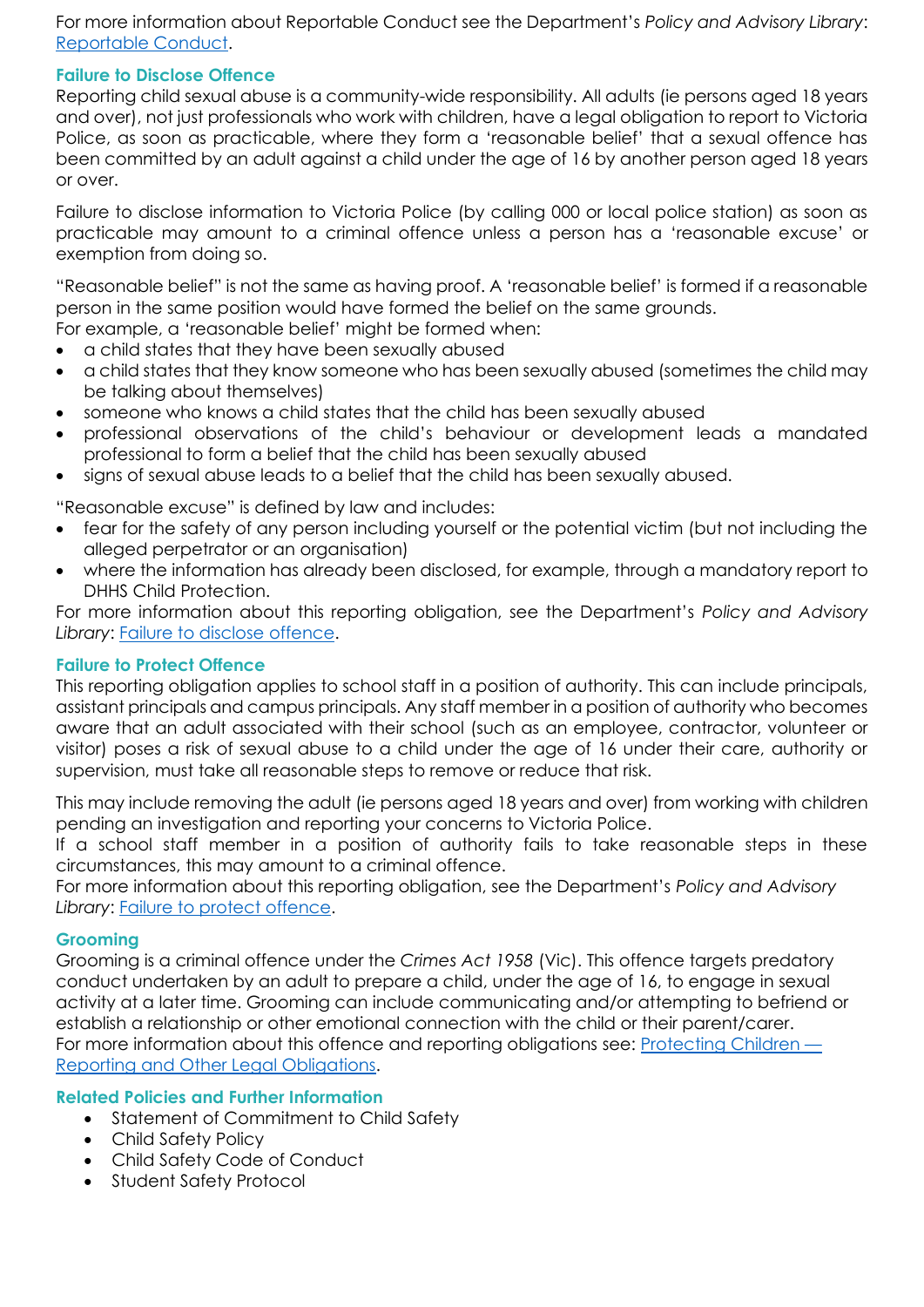# **Review Cycle**

This policy was last updated on 27/10/2020 and is scheduled for review on 27/10/2022.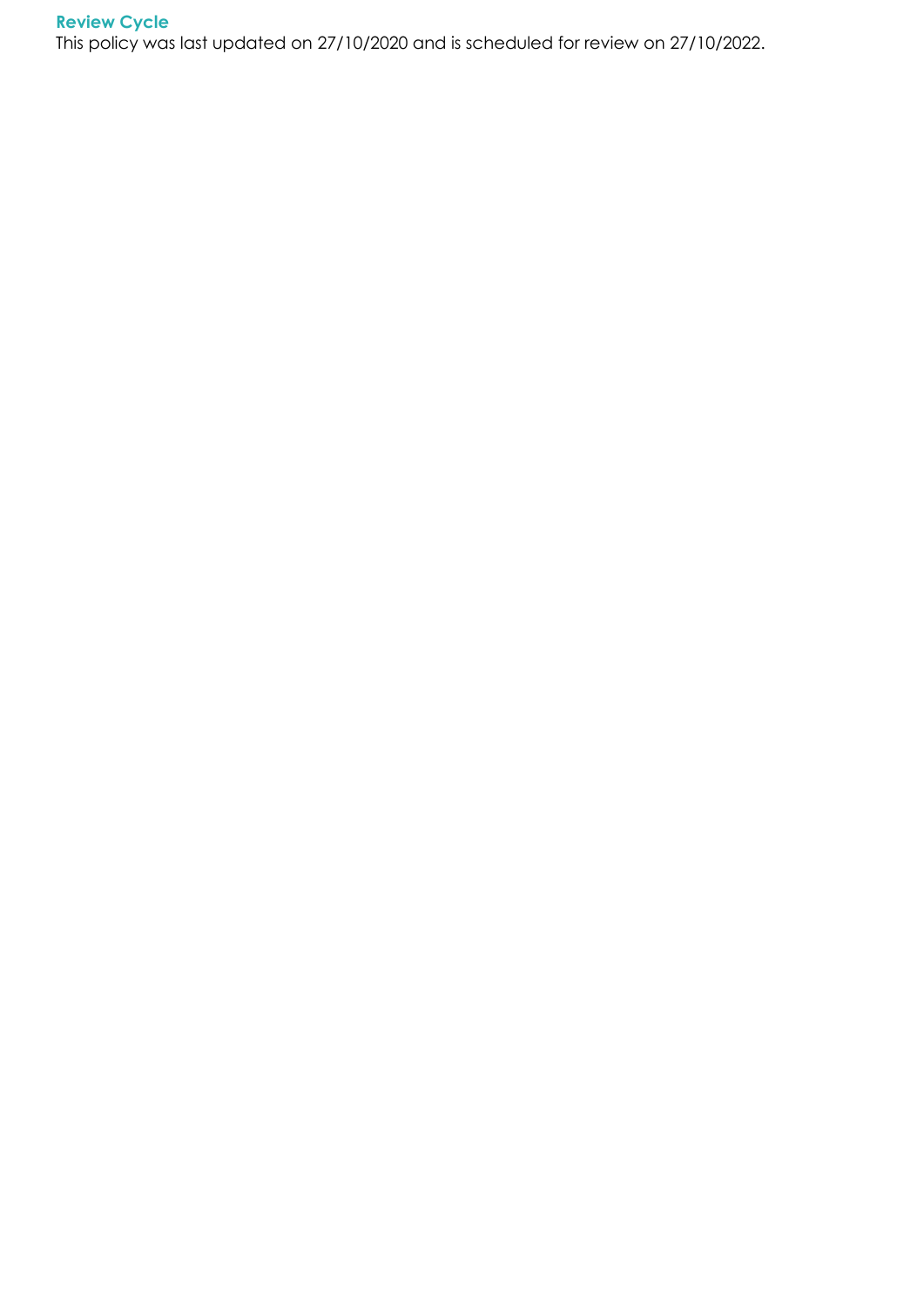# **APPENDIX A**

# **Child Safety Responding and Reporting Procedures At Nepean School**

## **For Students**

- all students should feel safe to speak to any staff member to raise any concerns about their safety or any other concerns that they have.
- if a student does not know who to approach at Nepean School they should start with their class teacher
- student's will be supported to use their communication system when raising concerns with a staff member
- for students with complex communication needs, the use of 'Speak Up and Be Safe From Abuse' PODD



*The 'Speak up and Be Safe from Abuse' PODD is available from the psychologist office.*

*Students should be supported by a trusted adult, such as their teacher, psychologist or speech pathologist when raising safety concerns.*

*This resource can be used in conjunction with a student's AAC system.* 

*For support in using this resource please see the school psychologist or the student's Speech Pathologist.*

# **Managing Disclosures made by Students**

*When managing a disclosure you should:*

- listen to the student and allow them to speak
- stay calm and use a neutral tone with no urgency and where possible use the child's language and vocabulary (you do not want to frighten the child or interrupt the child)
- be gentle, patient and non-judgmental throughout
- highlight to the student it was important for them to tell you about what has happened
- assure them that they are not to blame for what has occurred
- do not ask leading questions, for example gently ask, "What happened next?" rather than "Why?"
- be patient and allow the child to talk at their own pace and in their own words
- do not pressure the child into telling you more than they want to, they will be asked a lot of questions by other professionals and it is important not to force them to retell what has occurred multiple times
- reassure the child that you believe them and that disclosing the matter was important for them to do
- use verbal facilitators such as, "I see", restate the child's previous statement, and use nonsuggestive words of encouragement, designed to keep the child talking in an open-ended way ("what happened next?")
- tell the child in age appropriate language you are required to report to the relevant authority to help stop the abuse, and explain the role of these authorities if appropriate (for a young child this may be as simple as saying "I will need to talk to people to work out what to do next to help you").

*When managing a disclosure you should AVOID:*

- displaying expressions of panic or shock
- asking questions that are investigative and potentially invasive (this may make the child feel uncomfortable and may cause the child to withdraw)
- going over the information repeatedly (you are only gathering information to help you form a belief on reasonable grounds that you need to make a report to the relevant authority)
- making any comments that would lead the student to believe that what has happened is their fault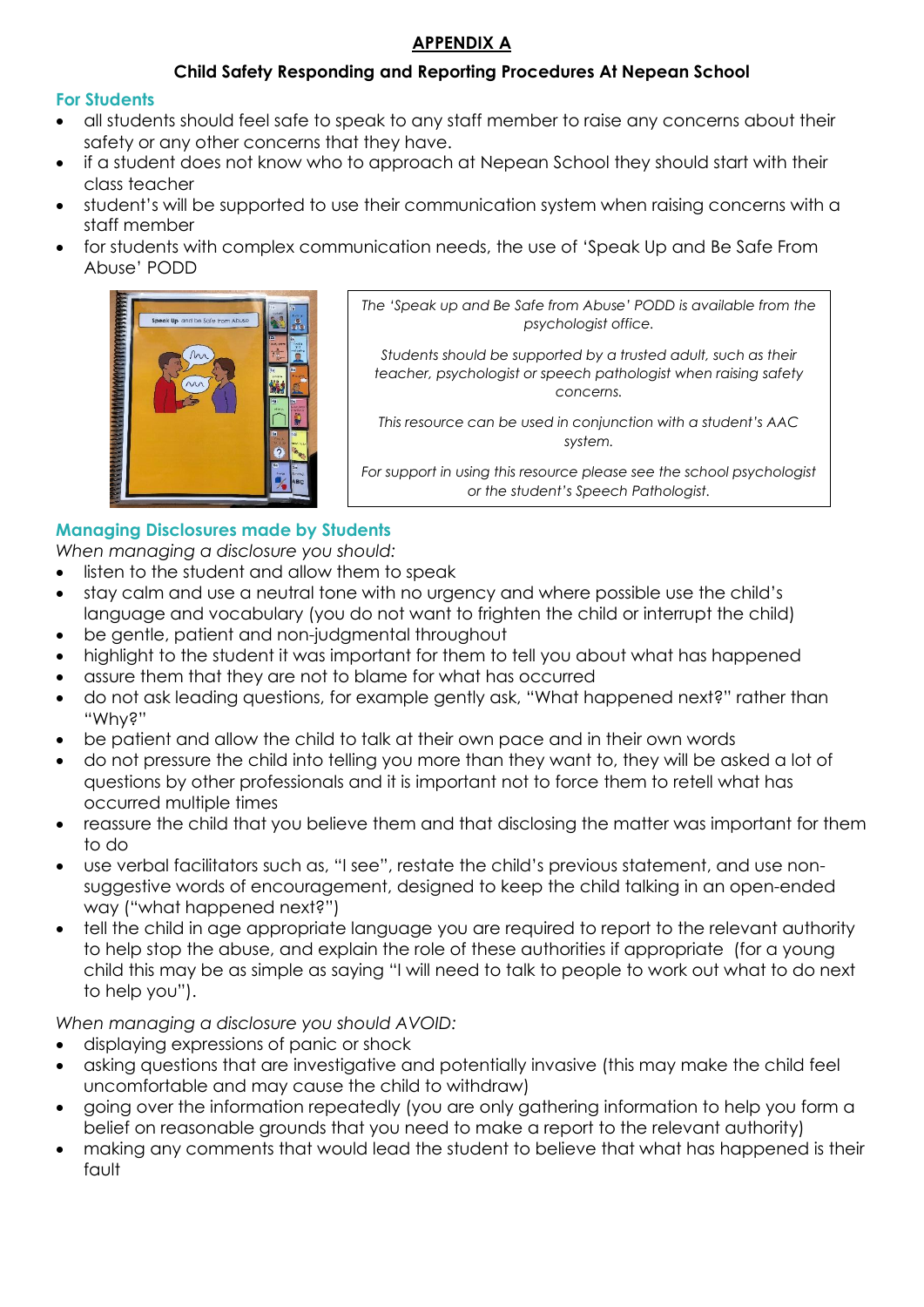• making promises to the child about what will occur next or that things will be different given the process can be unpredictable and different for each child depending on their circumstances (instead reassure them that you and others will do your best to help).

### **General Procedures**

Our school will follow the *[Four Critical Actions for Schools: Responding to Incidents, Disclosures and](https://www.education.vic.gov.au/Documents/about/programs/health/protect/FourCriticalActions_ChildAbuse.pdf)  [Suspicions of Child Abuse](https://www.education.vic.gov.au/Documents/about/programs/health/protect/FourCriticalActions_ChildAbuse.pdf)* (Four Critical Actions) when responding to incidents, disclosures and suspicions of child abuse.

All staff at our school who believe that a child is in need of protection, even if it doesn't meet the threshold required for mandatory reporting or the staff member is not a mandatory reporter, should in the first instance, speak to the Principal, Assistant Principal or Psychologist or should make the required reports to DHHS Child Protection and/or Victoria Police as necessary.

At our school our Psychologist will be responsible for monitoring overall school compliance with this procedure.

Nothing in this procedure prevents a staff member or any other person from reporting to the relevant authorities if they form a reasonable belief that a child is at risk of abuse.

# **Reporting Suspicions, Disclosures or Incidents Of Child Abuse**

## *Responsibilities of all school staff*

If a school staff member reasonably suspects or witnesses an incident of child abuse or receives a disclosure of child abuse, they must:

- if a child is at immediate risk of harm, separate alleged victims and others involved, administer first aid and call 000.
- speak to the Principal or Psychologist as soon as possible, who will follow the [Four Critical](https://www.education.vic.gov.au/Documents/about/programs/health/protect/FourCriticalActions_ChildAbuse.pdf)  [Actions.](https://www.education.vic.gov.au/Documents/about/programs/health/protect/FourCriticalActions_ChildAbuse.pdf)
- make detailed notes of the incident or disclosure and ensure that those notes are given to the Psychologist who will ensure they are kept and stored securely in the Psychologist office.
- if the staff member is a *mandatory reporter* and reasonably believes that a student has suffered physical and/or sexual abuse from which the child's parents have not protected the child, they must make a report to DHHS Child Protection.
- if the staff member is *not a mandatory reporter* and reasonably believes that a student has suffered physical and/or sexual abuse from which the child's parents have not protected the child, they must make a report to DHHS Child Protection.
- staff can request to be supported through this process by the Principal, Assistant Principal or Psychologist
- if the staff member has formed a 'reasonable belief' that a sexual offence has been against a child, they must make a report to Victoria Police.

In circumstances where a member of the leadership team disagrees that a report needs to be made, but the staff member has formed a 'reasonable belief' that the child is in need of protection and/or has been the victim of sexual abuse, the staff member must still contact DHHS Child Protection and/or Victoria Police to make the report.

The Principal is responsible for promptly managing the school's response to an incident, suspicion or disclosure of child abuse, and ensuring that the incident, suspicion or disclosure is taken seriously. The Psychologist is also responsible for responding appropriately to a child who makes or is affected by an allegation of child abuse.

If the Principal or Psychologist receives a report from a school staff member or member of the school community of a suspicion, disclosure or incident of child abuse, they must:

- follow the [Four Critical Actions](https://www.education.vic.gov.au/Documents/about/programs/health/protect/FourCriticalActions_ChildAbuse.pdf) as soon as possible, including:
	- o responding to an emergency
	- o reporting to authorities/referring to services
	- o contacting parents/carers and
	- o providing ongoing support
- make detailed notes of the incident or disclosure, including actions taken and ensure that those notes are kept and stored securely in Psychologist office (locked file cabinet). They